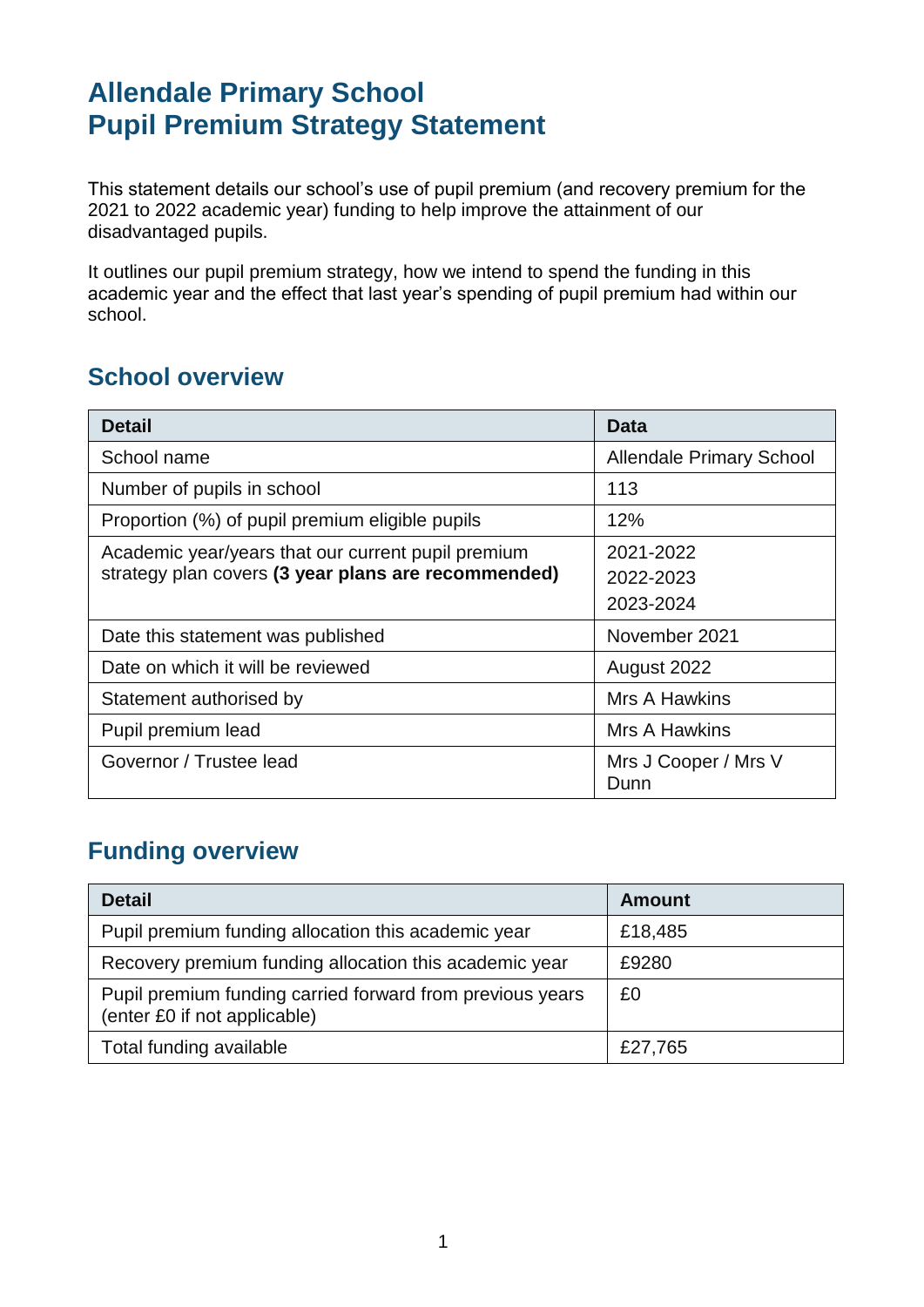# **Part A: Pupil Premium Strategy Plan**

# **Statement of intent**

At Allendale Primary School we have high expectations for all pupils in our school, and believe that with effective teaching, engagement and communication with parents and individual knowledge of the strengths and needs of our pupils, every child can fulfil their individual potential, both academically and socially.

In order to do this, we have implemented a range of strategies to provide support to overcome barriers to learning. We provide a rich and varied curriculum, which makes a valuable contribution to pupils' outcomes so that children are engaged and achieve well and are allowed to develop their own interests.

Key interventions and approaches are adopted on a whole school level and are not only restricted to pupils eligible for the Pupil Premium. Some specific interventions and school initiatives have been made possible by allocating the Pupil Premium and/or catch-up funding. Our strategies target the individual needs of our children in receipt of Pupil Premium, with the main aim being that these children do as well as their peers with similar starting points, who are not eligible for the Pupil Premium.

All staff at Allendale Primary School are committed to ensuring that all of our pupils, including those who are able, gifted and talented, receive teaching which is at least good in every lesson and that children who have 'fallen behind' their peers with similar starting points, receive frequent intervention and daily support. Funding is allocated within the school budget by financial year. The budget enables us to plan our intervention and support programme year on year, based on the needs of the current cohort of children in receipt of Pupil Premium funding. When making decisions about allocating our Pupil Premium Funding, we have analysed our data and have made use of the Education Endowment Foundation and The Sutton Trust research. Expenditure is reviewed, planned and implemented by academic year as shown within this strategy plan.

The main objectives for our pupil premium in 2021-22 are to:

- Raise the attainment of pupils in receipt of PP in all areas of the curriculum by providing targeted support to address identified needs
- Increase engagement in learning, including homework activities
- Implement strategies for managing own behaviour
- Enable pupils to identify and name feelings / emotions and understand how they can manage these for themselves and others
- Increase resilience in the classroom and in social times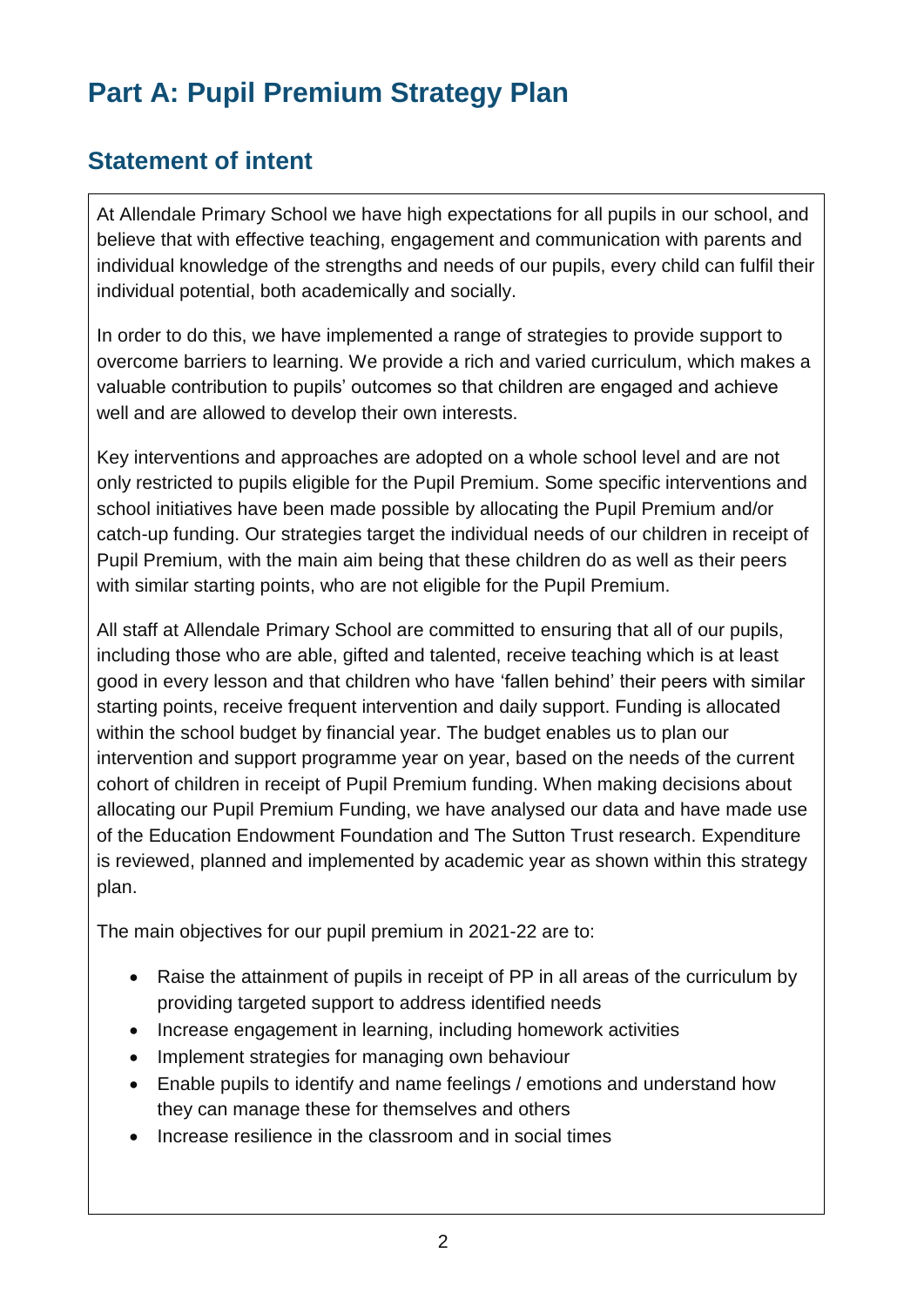# **Challenges**

This details the key challenges to achievement that we have identified among our disadvantaged pupils.

| <b>Challenge</b><br>number | <b>Detail of challenge</b>                                                                                                    |
|----------------------------|-------------------------------------------------------------------------------------------------------------------------------|
| 1                          | Lack of parental support with learning at home                                                                                |
| 2                          | Limited vocabulary and ability to speak in grammatically correct sentences                                                    |
| 3                          | Limited fluency in reading and ability to decode words                                                                        |
| 4                          | Lack of understanding of number system, e.g. place value                                                                      |
| 5                          | Poor tables knowledge hinders understanding and fluency in maths curriculum                                                   |
| 6                          | Lack of motivation to read regularly at home and engage with homework / home<br>learning                                      |
| 7                          | Lack of resilience and ambition to do well; Covid 19 has reinforced this and the<br>attainment gap has widened for PP pupils. |
| 8                          | Behaviour / emotional barriers to learning                                                                                    |
| 9                          | Low baseline of attainment on entry to EYFS                                                                                   |
| 10                         | High proportion of PP pupils have SEN needs.                                                                                  |

#### **Intended outcomes**

This explains the outcomes we are aiming for **by the end of our current strategy plan**, and how we will measure whether they have been achieved.

| <b>Challen</b><br>ge | <b>Intended outcome</b>                                                                                                                               | Success criteria                                                                                                                                                               |
|----------------------|-------------------------------------------------------------------------------------------------------------------------------------------------------|--------------------------------------------------------------------------------------------------------------------------------------------------------------------------------|
| 1, 2, 3, 6, 7,<br>10 | A reading culture that ensures all pupils read<br>regularly and develop a love of books is embedded<br>throughout the school community.               | Pupils access a range of reading<br>material which they can read fluently<br>and enjoy their success. This sets<br>them up for accessing future learning<br>at KS3 and beyond. |
| 2,3,6                | The language deficit for pupils in receipt of pupil<br>premium funding is diminished                                                                  | Pupils are able to speak confidently in<br>full, grammatically correct sentences<br>and express themselves clearly.                                                            |
|                      |                                                                                                                                                       | Targeted pupils receive Speech and<br>Language Therapy intervention.                                                                                                           |
| 2,3,6                | Pupils develop their language skills through<br>speaking and listening, exposure to high quality<br>reading material and subject specific vocabulary. | Use of STAR reader assessment<br>withing Accelerated Reader will track<br>pupil progress and enable suitable<br>range of reading material to be<br>accessed.                   |
|                      |                                                                                                                                                       | Writing attainment is increased as<br>pupils are more confidently able to<br>express their ideas                                                                               |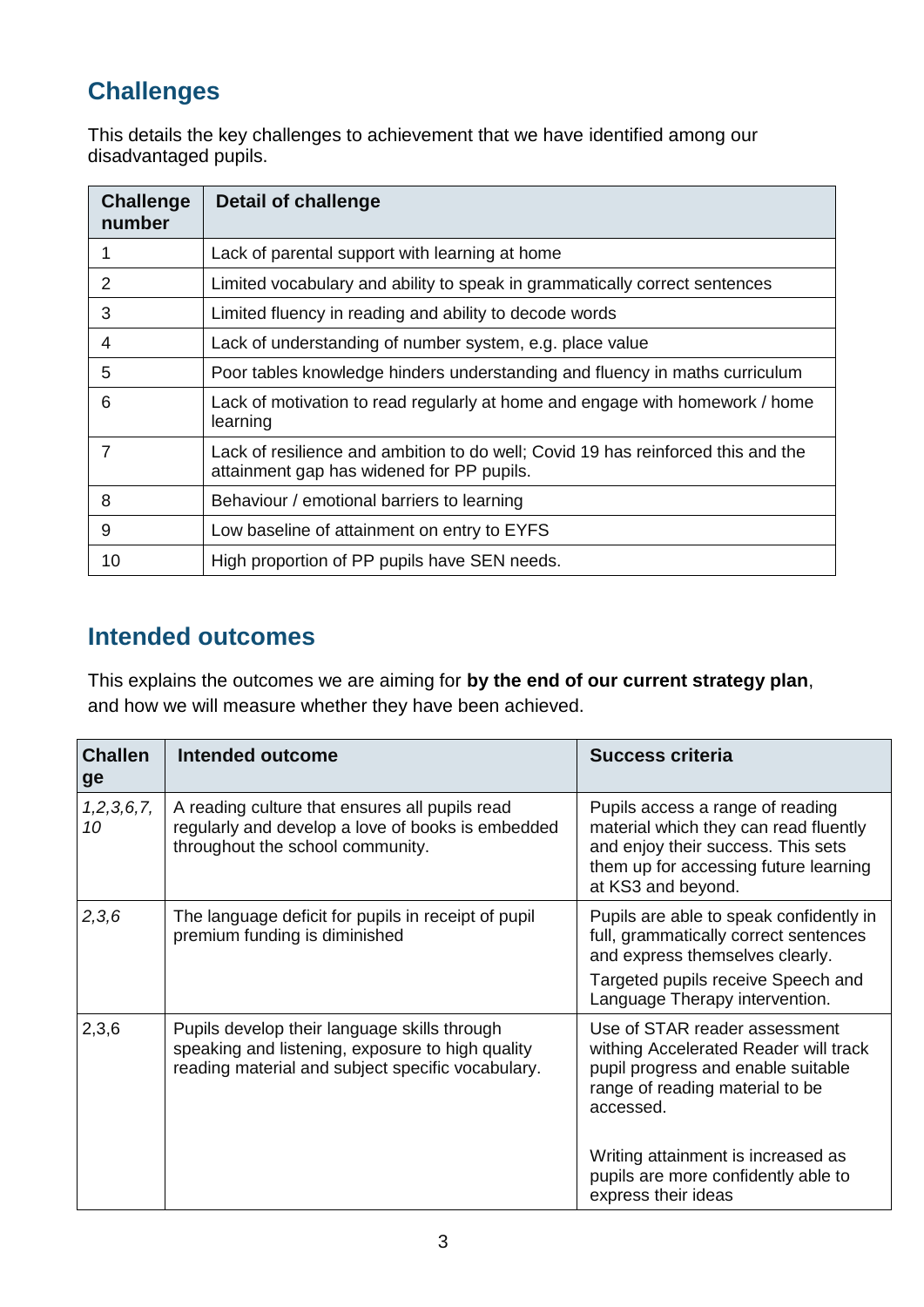| 3,4,5,7,8,<br>9,10 | PP pupils make at least expected progress from<br>their individual starting points in all areas of the<br>curriculum and especially in Reading, Writing and<br>Maths. | All pupils make expected or greater<br>progress in Reading, Maths and<br>Writing from starting points.<br>Attainment for PP pupils is at same                                                                                                                                                                                                      |
|--------------------|-----------------------------------------------------------------------------------------------------------------------------------------------------------------------|----------------------------------------------------------------------------------------------------------------------------------------------------------------------------------------------------------------------------------------------------------------------------------------------------------------------------------------------------|
| 7,9,10             | The gap is narrowed in the progress and<br>attainment of PP and non-PP children across the<br>curriculum.                                                             | level as non PP pupils.                                                                                                                                                                                                                                                                                                                            |
| 6,7,8              | Pupils enjoy learning and have access to an<br>engaging, broad and varied curriculum                                                                                  | The 3 year topic cycle plan allows a<br>wide variety of topics and learning<br>experiences.                                                                                                                                                                                                                                                        |
|                    |                                                                                                                                                                       | Teachers plan a wide range of visits,<br>events and experiences to enhance<br>and inspire learning and make it<br>memorable.                                                                                                                                                                                                                       |
| 1,6,7              | Parents support and encourage pupils to extend<br>their learning at home and develop good attitudes<br>to learning.                                                   | Staff work with and support parents to<br>overcome the barriers to learning at<br>home.                                                                                                                                                                                                                                                            |
|                    |                                                                                                                                                                       | Pupils consolidate their learning and<br>gain extra practise in skills and<br>knowledge.                                                                                                                                                                                                                                                           |
| 4, 5, 6            | Pupils develop confidence and understanding in<br>maths and are able to apply knowledge to the<br>wider maths curriculum.                                             | Standard in maths is increased and<br>there is no difference in PP and non<br>pp attainment.                                                                                                                                                                                                                                                       |
| 7.8                | Pupils develop excellent attitudes to learning and<br>see the value in learning opportunities. They have<br>ambition for their learning now and in the future.        | Behaviour for learning is improved<br>and all pupils display self regulation<br>and the ability to apply themselves to                                                                                                                                                                                                                             |
| 6,7,8              | All pupils will have good self-organisation skills,<br>resilience and determination. They will be able to<br>work independently with confidence.                      | their learning and have the desire to<br>improve.                                                                                                                                                                                                                                                                                                  |
| 7,8                | Pupil behaviour for learning is improved.                                                                                                                             |                                                                                                                                                                                                                                                                                                                                                    |
| 8                  | Pupil social relationships are improved and they<br>are able to understand the consequences of their<br>actions on themselves and others.                             | Pupils respect themselves, their<br>peers and adults in school. They<br>display an understanding of and<br>degree of empathy for the<br>consequences of their actions.<br>Social times in school are free of<br>conflict or any conflict can be<br>resolved quickly.<br>Pupils feel safe in school.<br>The Golden Rules are known and<br>enforced. |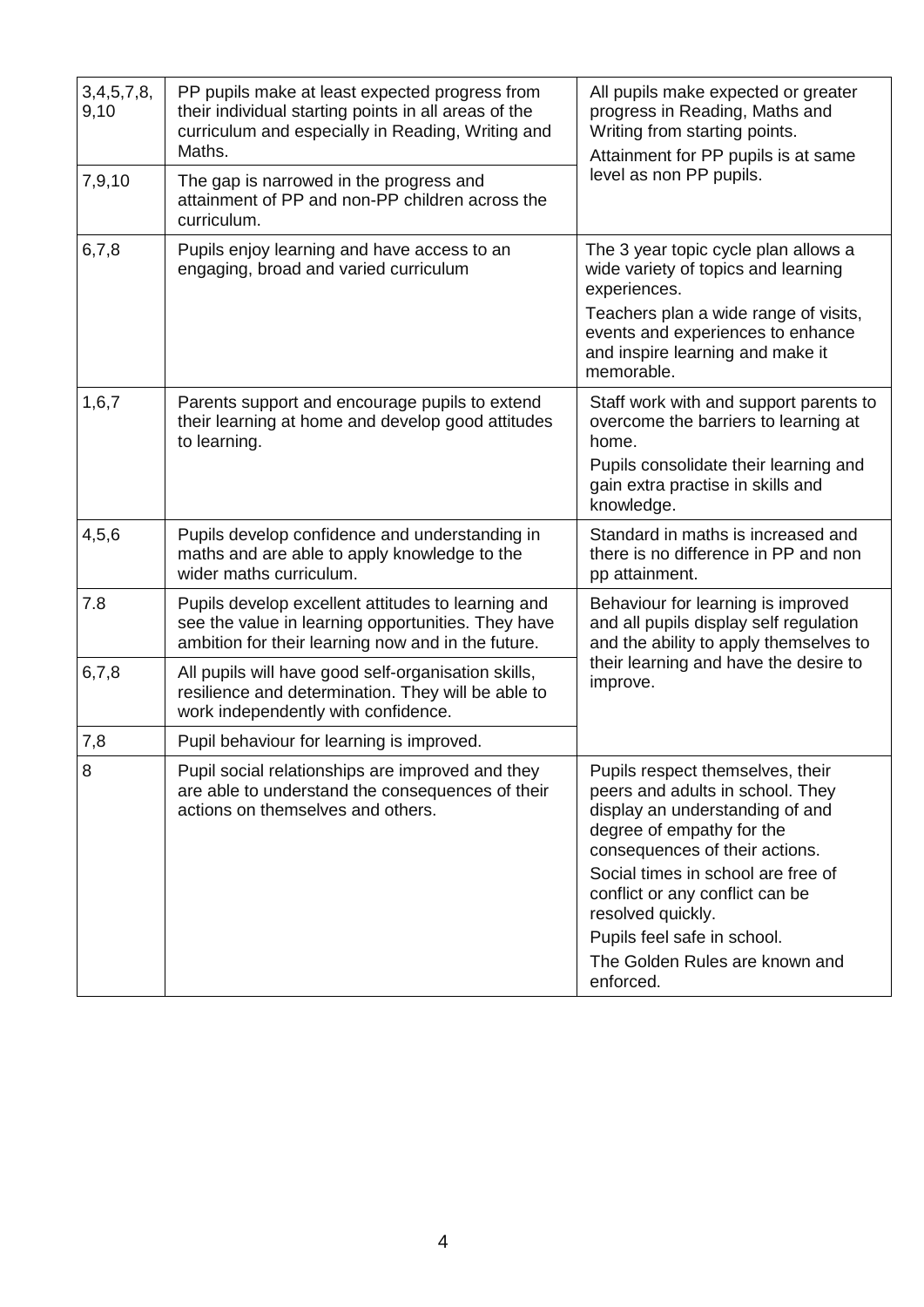### **Activity in this academic year 2021-2022**

This details how we intend to spend our pupil premium (and recovery premium funding) **this academic year** to address the challenges listed above.

#### **Teaching (for example, CPD, recruitment and retention)**

Budgeted cost: £4000

| <b>Activity</b>                                                                  | Evidence that supports this approach                                                                                      | <b>Challenge</b><br>number(s)<br>addressed |
|----------------------------------------------------------------------------------|---------------------------------------------------------------------------------------------------------------------------|--------------------------------------------|
| Engagement in CPD<br>including the Maths Hub<br>(cost of cover and<br>resources) | <b>Evidence from Education Endowment</b><br>Foundation – Teaching and Learning Toolkit:<br>Teaching Mastery = $+5$ Months | 4,5,6,7,9,10                               |
| Role of Pupil Premium<br>Lead<br>Subject Leadership<br>Time (cost of cover)      | Evidence from Education Endowment<br>Foundation - The Guide to Pupil Premium: A<br>tiered approach To Spending            | All                                        |

#### **Targeted academic support (for example, tutoring, one-to-one support structured interventions)**

Budgeted cost: £11,500

| <b>Activity</b>                                                                                | <b>Evidence that supports this</b><br>approach                                                                                  | <b>Challenge</b><br>number(s)<br>addressed |
|------------------------------------------------------------------------------------------------|---------------------------------------------------------------------------------------------------------------------------------|--------------------------------------------|
| Additional support for<br>children requiring<br>intervention (1:1 and<br>small group support). | <b>Evidence from Education Endowment</b><br>Foundation<br>Teaching and Learning Toolkit: -<br>Individualised instruction $= +4$ | 2, 3, 4, 5, 6, 7, 8, 9, 10                 |
| Catch-Up Tutor (1:1 and<br>small group support)                                                | <b>Months</b><br>One-to-one tuition $= +5$ months<br>Metacognition & self-regulation<br>$\bullet$                               | 2, 3, 4, 5, 7, 8, 9, 10                    |
| Lego therapy – weekly<br>small group sessions.                                                 | $= +7$ Months<br>Small group tuition $= +4$ Months<br>Teaching Assistant Supervision=<br>$+4$ months                            | 2,10                                       |
| Additional speech and<br>language support and<br>intervention.                                 |                                                                                                                                 | 2,3,10                                     |
| Additional TA time to<br>address individual and<br>small group academic<br>needs.              |                                                                                                                                 | 2, 3, 4, 5, 6, 7, 8, 10                    |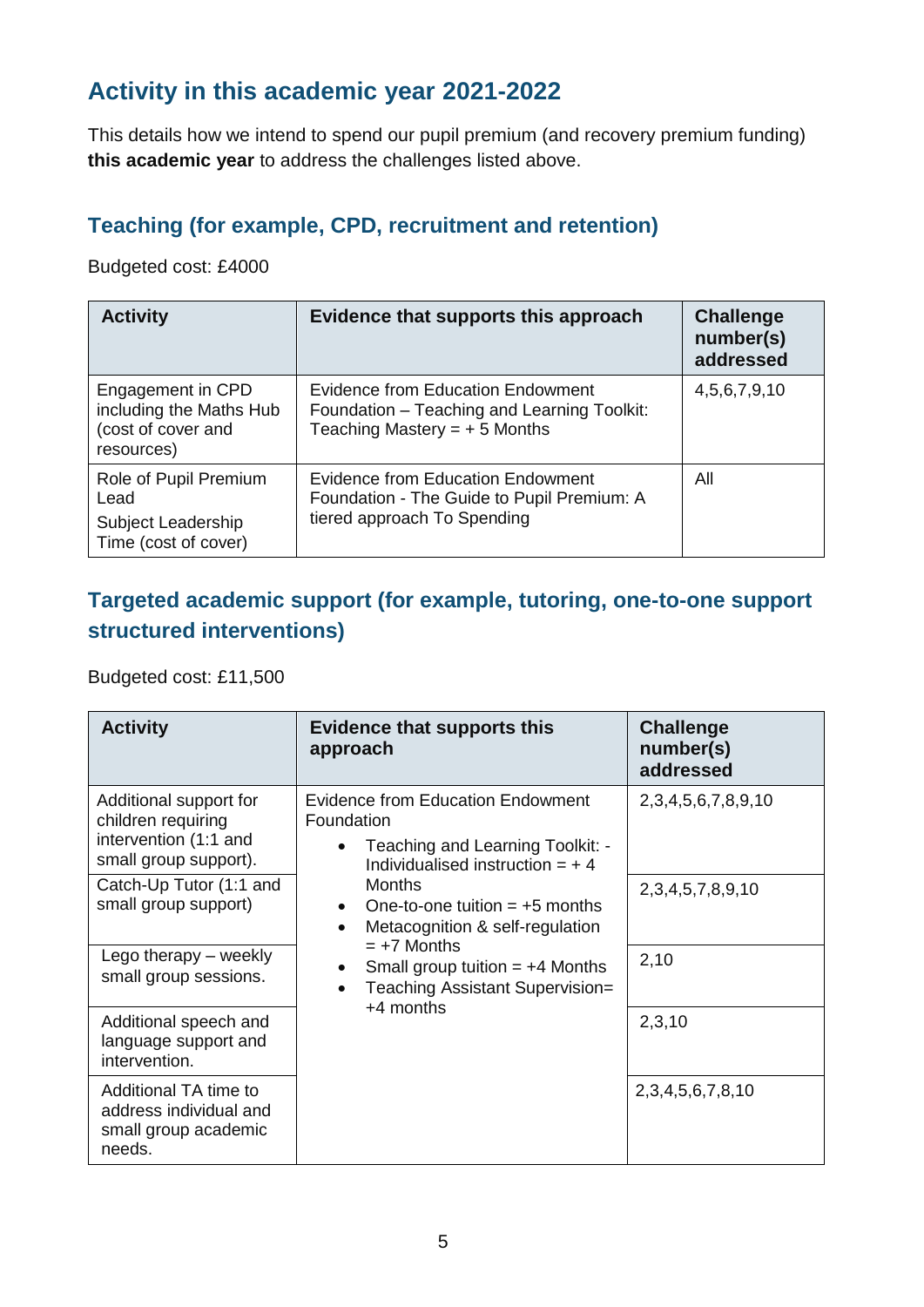# **Wider strategies (for example, related to attendance, behaviour, wellbeing)**

Budgeted cost: £12,500

| <b>Activity</b>                                                                                                          | <b>Evidence that supports this</b><br>approach                                                                                                           | <b>Challenge</b><br>number(s)<br>addressed |
|--------------------------------------------------------------------------------------------------------------------------|----------------------------------------------------------------------------------------------------------------------------------------------------------|--------------------------------------------|
| Whole school behaviour<br>for learning audit with<br><b>Emotional Wellbeing</b><br>and Behaviour Support<br>Service.     | <b>Evidence from Education Endowment</b><br>Foundation Teaching and Learning<br>Toolkit:<br>Behaviour interventions = $+4$<br>$\bullet$<br><b>Months</b> | 1,6,7,8,9.10                               |
| Staff training for Friends<br>Resilience Programme<br>and implementation<br>across school.                               | Social and emotional learning =<br>+4 Months<br><b>Evidence from Education Endowment</b><br>Foundation - The Guide to Pupil                              | 1,6,7,8                                    |
| Development of OPAL<br>for playtimes.                                                                                    | Premium: A tiered approach To<br>Spending                                                                                                                | 1,7,8,                                     |
| Development of outdoor<br>learning classroom and<br>sessions.                                                            |                                                                                                                                                          | 1,7,                                       |
| Development of Zones<br>of Regulation in every<br>class and sessions to<br>address emotional and<br>behavioural language |                                                                                                                                                          | 6,8,10                                     |
| Use of therapy dogs to<br>improve behaviour /<br>attitudes to learning<br>through reading<br>activities.                 |                                                                                                                                                          | 6,7,8,10                                   |
| Develop sensory /<br>nurture room.<br>(resources and planning<br>time)                                                   |                                                                                                                                                          | 8,10                                       |
| Attendance at<br>workshops in school,<br>trips and residentials,<br>(Covid permitting)                                   |                                                                                                                                                          | 7,8                                        |

# **Total budgeted cost: £29,000**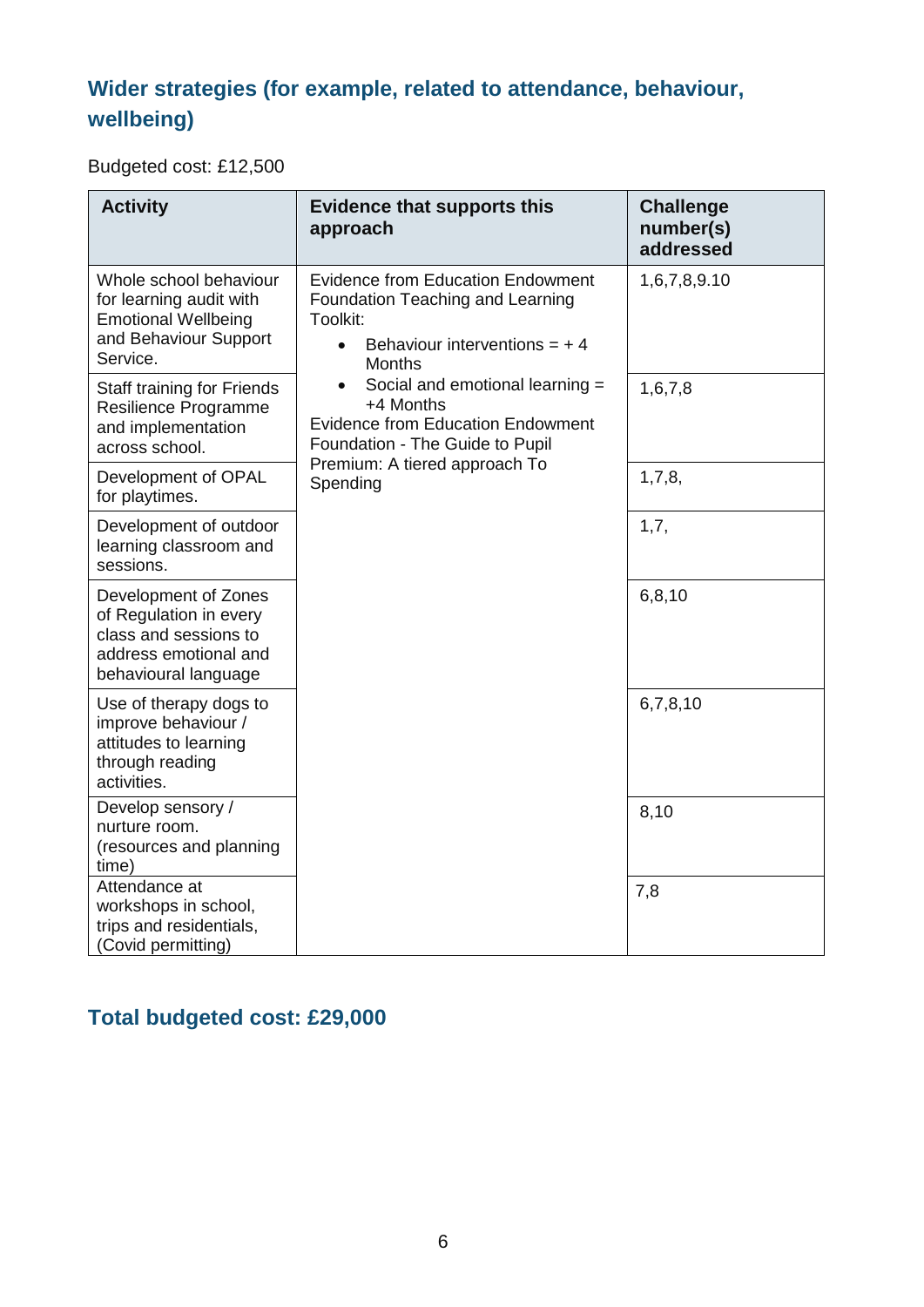# **Part B: Review of outcomes in the previous academic year**

# **Pupil premium strategy outcomes**

This details the impact that our pupil premium activity had on pupils in the 2020 to 2021 academic year.

| <b>Objective 1: Raise attainment in Maths and English</b>                                                |                                                                                                                                                                                               |                                                                                                                                                                                                                                                                                                                                                 |  |
|----------------------------------------------------------------------------------------------------------|-----------------------------------------------------------------------------------------------------------------------------------------------------------------------------------------------|-------------------------------------------------------------------------------------------------------------------------------------------------------------------------------------------------------------------------------------------------------------------------------------------------------------------------------------------------|--|
| <b>Actions</b>                                                                                           | <b>Success criteria</b>                                                                                                                                                                       | <b>Impact</b>                                                                                                                                                                                                                                                                                                                                   |  |
| <b>Implement TRUGs</b><br>Programme for pupils<br>requiring support for reading                          | Decoding words / phonic<br>skills improve. Vocabulary is<br>enhanced and impact seen<br>on reading standards and<br>access to books.                                                          | Trug's groupings from Y1 to<br>Y6. All pupils show progress<br>from baseline assessment.<br>All pupils now accessing<br>Accelerated reader scheme.<br>Trugs home learning sets lent<br>out to parents during<br>lockdown.                                                                                                                       |  |
| Provide support for PP pupils<br>not achieving what they are<br>capable of in English and / or<br>maths. | TA led groups, 1-1 support for<br>PP pupils to identify and<br>overcome their barriers to<br>learning.                                                                                        | Intervention groups led by<br>TAs and teachers in<br>conjunction with Catch<br>Premium initiatives.<br>TA 1-1 tuition online provided<br>during lockdown to maintain<br>engagement with learning<br>and support for parents.                                                                                                                    |  |
| Continue to monitor AR and<br>Star reader data in relation to<br>PP pupils                               | PP pupils encouraged to read<br>at home and in school for<br>pleasure. Access to range of<br>reading material.<br>Comprehension strategies<br>and skills develop and good<br>progress is made | STAR reader data used to<br>identify pupils who need extra<br>support / a more structured<br>reading intervention.<br>Monitor engagement with and<br>understanding if reading<br>material through AR data.<br>All pupils in Y2 - Y6 now able<br>to access AR scheme.<br>Engaged reading time is<br>reduced<br>compared with pre covid<br>times. |  |
| Partnership with Great North<br>maths Hub in participating in<br>Mastery readiness<br>programme          | Identify PP Pupils and put<br>support in place / intervention<br>linked to School development<br>plan.                                                                                        | PP pupils benefited from 1-1<br>or 1-2 tuition through catch p<br>Premium. Some made<br>progress although attainment<br>remains below expected<br>standard.                                                                                                                                                                                     |  |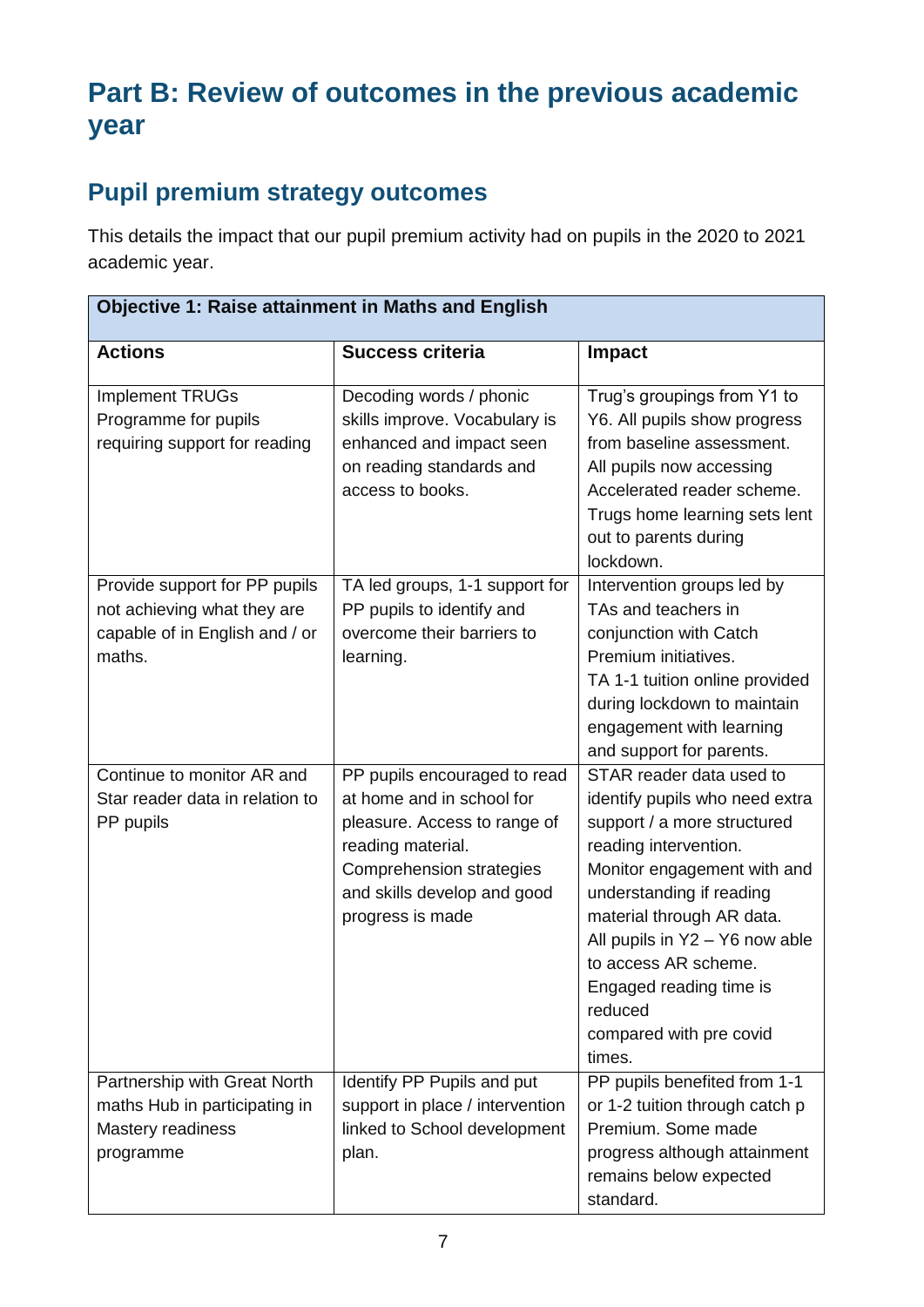| Objective 2: Provide Support to meet emotional Needs of PP pupils                                |                                                                                                                                         |                                                                                                                                                                                                                                           |  |
|--------------------------------------------------------------------------------------------------|-----------------------------------------------------------------------------------------------------------------------------------------|-------------------------------------------------------------------------------------------------------------------------------------------------------------------------------------------------------------------------------------------|--|
| <b>Actions</b>                                                                                   | <b>Success criteria</b>                                                                                                                 |                                                                                                                                                                                                                                           |  |
| Continue to develop lego club<br>and target needs of pp pupils                                   | Weekly lego groups run.<br>pupils rotated to ensure<br>needs met. Increased self<br>confidence and<br>communication skills<br>increase. | Lego group run in Y6 only<br>due to bubble structure.<br>Enabled pupils to develop<br>communication skills and<br>prepare them for transition to<br><b>KS3.</b>                                                                           |  |
| Provide 1-1, small group<br>support for PP pupils who<br>experience social difficulties          | Pupils feel calm and happy at<br>school and needs met.                                                                                  | HLTA led 1-1 and small group<br>friendship and social skills<br>sessions with Y2 and Y3<br>pupils to enable them to<br>understand and regulate their<br>emotions.<br>Success for Y3 pupils who<br>have made transition to Y4<br>smoothly. |  |
| Provide enrichment activities<br>that are accessible for all<br>pupils.                          | All pupils can take part in<br>visitor workshops and<br>curriculum related visits. PP<br>pupils have financial barriers<br>removed.     | Limited due to Covid. Outdoor<br>learning sessions took place<br>for all pupils with school<br>funding PP pupils<br>participation.                                                                                                        |  |
|                                                                                                  | Objective 3: Training to develop teaching and learning approaches                                                                       |                                                                                                                                                                                                                                           |  |
| Dissemination of Maths Hub<br>training and face to face<br>events.<br>Maths Hub training for TAs | Staff knowledge enhanced<br>and practice is effective in<br>class and for intervention<br>required for PP pupils.                       | Limited face to face meetings<br>for staff – mainly online or<br>email communication.<br>Maths hub training took place<br>online and mastery continues<br>to be a focus as we are into<br>Y2 of the programme.                            |  |
|                                                                                                  |                                                                                                                                         | TAs took part in training<br>session run by maths lead -<br>second course cancelled due<br>to covid.                                                                                                                                      |  |
| Review marking and<br>feedback procedures                                                        | Marking and feedback is<br>effective and helps to raise<br>attainment and increase<br>children's knowledge and<br>understanding.        | Marking and feedback format<br>has changed and is<br>considered effective and time<br>efficient.<br>Staff continue to share good<br>practice.                                                                                             |  |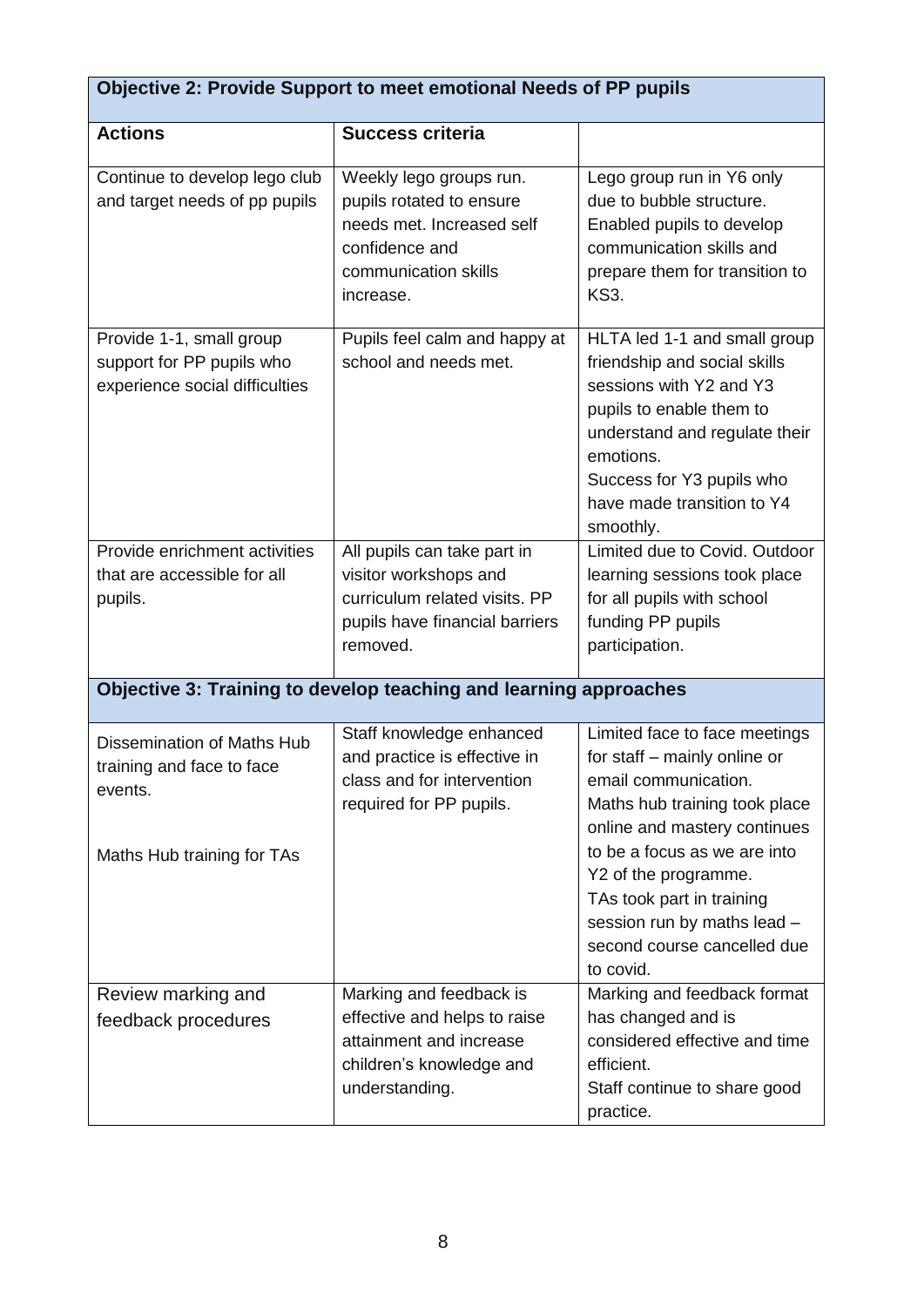*Due to COVID-19, performance measures have not been published for 2020 to 2021, and 2020 to 2021 results will not be used to hold schools to account. Given this, please point to any other pupil evaluations undertaken during the 2020 to 2021 academic year, for example, standardised teacher administered tests or diagnostic assessments such as rubrics or scales.*

| Y6, (2019 SAT                            | <b>Pupil Premium</b> | <b>Non Pupil Premium</b> | <b>All pupils</b> |
|------------------------------------------|----------------------|--------------------------|-------------------|
| papers)                                  | <b>Pupils</b>        | pupils                   |                   |
| % achieving expected                     | $3/4 = 75%$          | $16/18 = 89%$            | $15/18 = 84%$     |
| standard in reading,                     |                      |                          |                   |
| writing and maths                        |                      |                          |                   |
| % achieving greater<br>depth standard in | $0/4 - 0%$           | $1/14 = 7%$              | $1/18 = 6\%$      |
| reading, writing and                     |                      |                          |                   |
| maths                                    |                      |                          |                   |
| % achieving expected                     | $3/4 = 75%$          | $14/14 = 100%$           | $17/18 = 95%$     |
| standard in reading                      |                      |                          |                   |
| % achieving greater                      | $1/4 = 25%$          | $10/14 = 72%$            | $11/18 = 61%$     |
| depth standard in                        |                      |                          |                   |
| reading                                  |                      |                          |                   |
| % achieving expected                     | $3/4 = 75%$          | $13/14 = 93%$            | $16/18 = 89%$     |
| standard in writing                      |                      |                          |                   |
| % achieving greater<br>depth standard in | $1/4 = 25%$          | $5/14 = 36%$             | $6/18 = 34%$      |
| writing                                  |                      |                          |                   |
| % achieving expected                     | $3/4 = 75%$          | $13/14 = 93%$            | $16/18 = 89%$     |
| standard in maths                        |                      |                          |                   |
| % achieving greater                      | $0/4 = 0%$           | $2/14 = 14%$             | $2/18 = 11\%$     |
| depth standard in                        |                      |                          |                   |
| maths                                    |                      |                          |                   |
| <b>Y2</b>                                | <b>Pupil Premium</b> | <b>Non Pupil Premium</b> | <b>All pupils</b> |
|                                          | <b>Pupils</b>        | pupils                   |                   |
| % achieving expected                     | $0/3 = 0%$           | $17/20 = 85%$            | $17/23 = 74%$     |
| standard in reading                      |                      |                          |                   |
| % achieving greater<br>depth standard in | $0/3 = 0\%$          | $3/20 = 15%$             | $3/23 = 13%$      |
| reading                                  |                      |                          |                   |
| % achieving expected                     | $0/3 = 0%$           | $17/20 = 85%$            | $17/23 = 74%$     |
| standard in writing                      |                      |                          |                   |
| % achieving greater                      | $0/3 = 0%$           | $0/20 = 0\%$             | $0/23 = 0%$       |
| depth standard in                        |                      |                          |                   |
| writing                                  |                      |                          |                   |